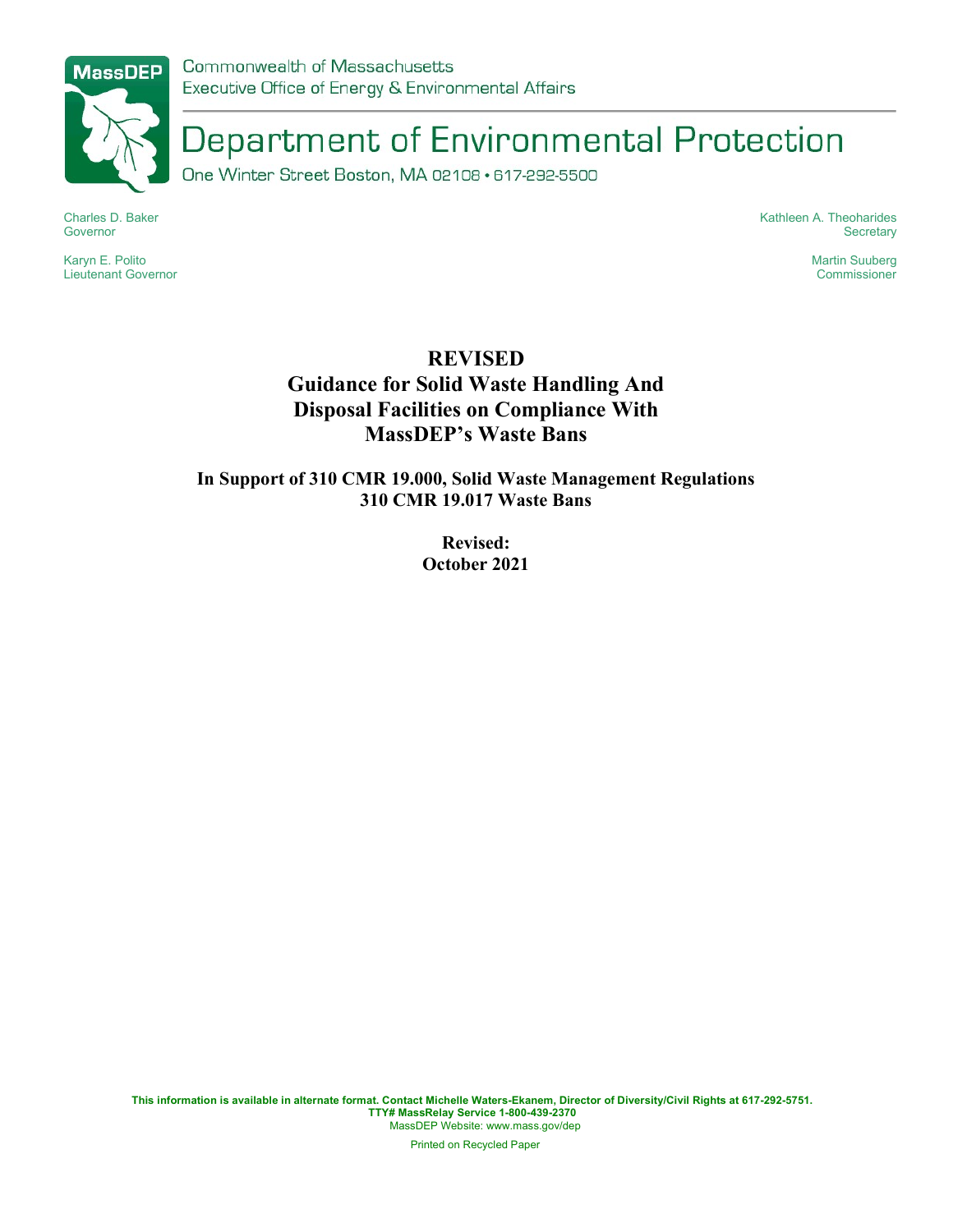#### Revised Waste Ban Guidance Document Summary of Changes

- Revise definition of "commercial organic material": Includes businesses and institutions that generate ½ ton or more per week for disposal.
- Add definitions for mattresses and textiles: Additional materials banned from disposal.
- Revise definition for single polymer plastic
- Modify protocols for facility monitoring, inspections, and response to failed loads in Sections V, VI, and VIII.
- Add reference to C&D Minimum Performance Standard in Section VIII, and in Attachment G, Section 4.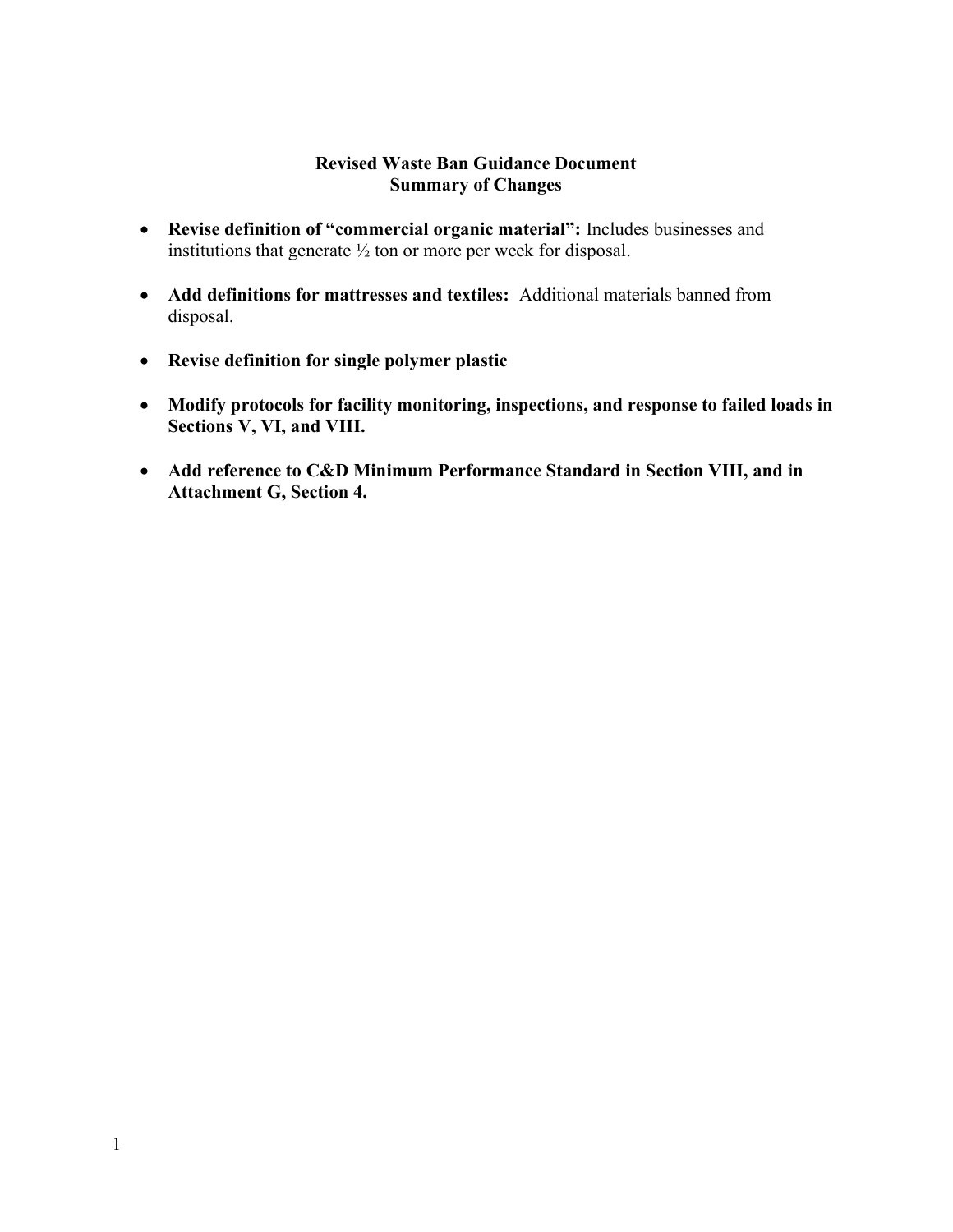## GUIDANCE FOR SOLID WASTE HANDLING AND DISPOSAL FACILITIES ON COMPLIANCE WITH MASSDEP'S WASTE BANS

This Guidance for Solid Waste Handling and Disposal Facilities on Compliance with MassDEP's Waste Bans (Guidance Document) is intended to guide parties in complying with the Waste Bans in the Solid Waste Management Facility Regulations at 310 CMR 19.017. The Waste Ban regulations include bans on disposal, transfer for disposal or contracting for disposal of specific listed materials. This Guidance Document summarizes these requirements for solid waste facilities and provides guidance on approaches the Massachusetts Department of Environmental Protection ("MassDEP") considers acceptable for complying with the Waste Bans. Facilities using this Guidance Document should be aware that there may be other acceptable alternatives for achieving compliance with the Waste Bans.

This Guidance Document is intended solely as guidance for solid waste management facilities in developing waste ban compliance plans as required by 310 CMR 19.017(6). This Guidance Document is not intended and cannot be relied upon to create rights, substantive or procedural, enforceable by any party in any litigation with the Commonwealth. Nothing in this Guidance Document relieves a solid waste management facility from compliance with the facility's MassDEP approved waste ban compliance plan, nor does it limit MassDEP's authority in approving or disapproving any Waste Ban Plan or determining compliance with an existing plan or enforcing an existing plan. MassDEP reserves the right to act at variance with this Guidance Document and change it at any time without public notice.

### INTRODUCTION

"Waste Bans" are prohibitions on the disposal, transfer for disposal or contracting for disposal of certain hazardous, recyclable or compostable items at solid waste facilities in Massachusetts. The goals of the waste bans are to: promote reuse, waste reduction, or recycling; reduce the adverse impacts of solid waste management on the environment; conserve capacity at existing solid waste disposal facilities; minimize the need for construction of new solid waste disposal facilities; and support the recycling industry by ensuring that large volumes of material are available on a consistent basis. The waste bans also prohibit disposal or transfer for disposal of certain toxic substances or materials that may adversely affect our environment when landfilled or combusted.

This Guidance Document supersedes and replaces in its entirety the previous version issued by MassDEP in April 2014. The changes to this document include the addition of commercial organic material as a restricted material, changes to action levels for some materials, changes to comprehensive inspection requirements, and other changes. To aid reviewers, a summary of the changes has been provided at the beginning of this document.

#### REMOVAL OF WASTE BAN MATERIAL

The waste ban regulation states that "no landfill, transfer facility or combustion facility shall accept the restricted material except to handle, recycle or compost the material in accordance with a plan submitted pursuant to 310 CMR 19.017(6) and approved by the Department." Pursuant to this regulation, every solid waste management facility must remove and/or divert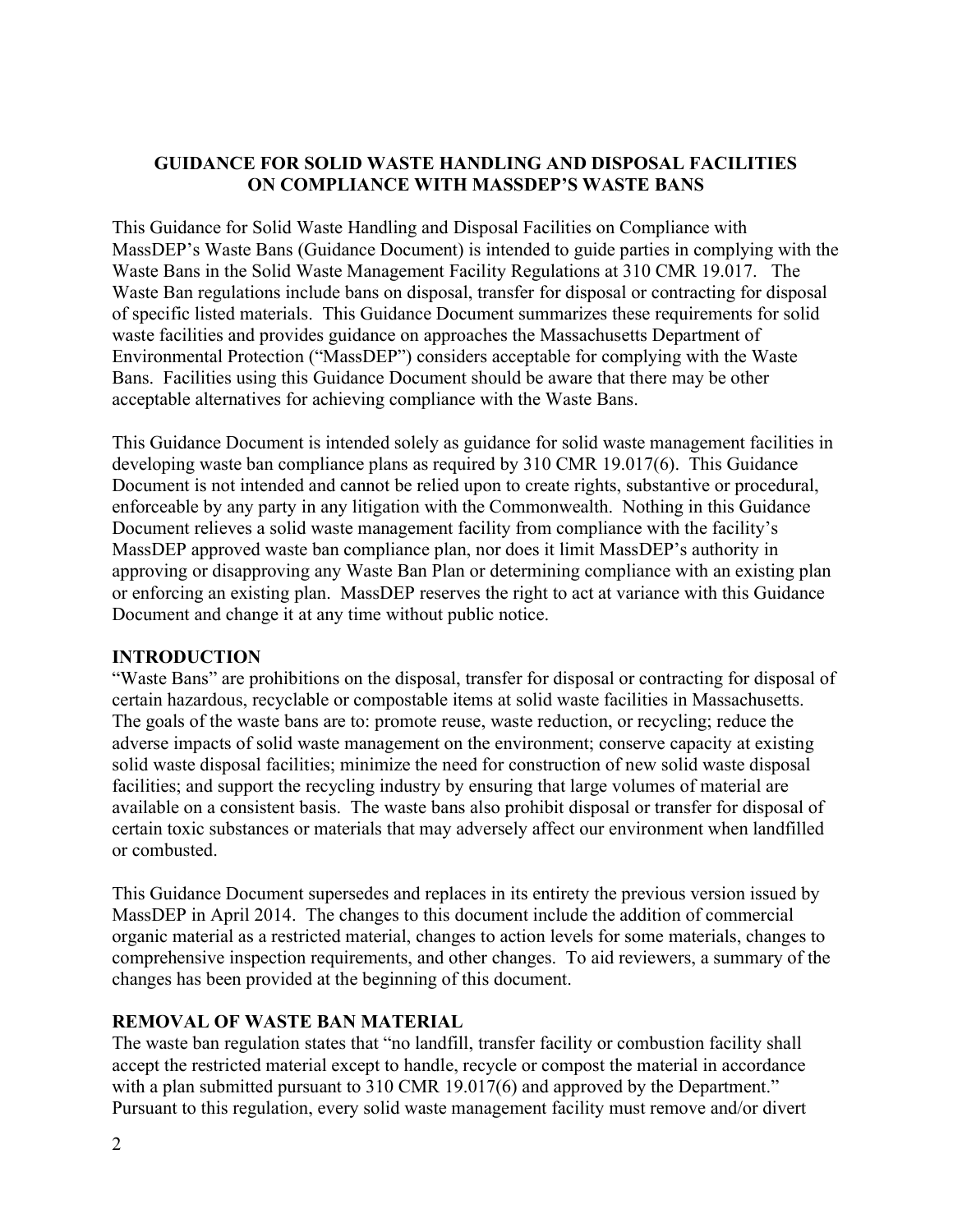from disposal all waste ban materials in accordance with a waste ban compliance plan ("Waste Ban Plan") approved by MassDEP.

This Revised Guidance document is intended to assist the operator of a solid waste management facility in complying with the waste ban requirements at 310 CMR 19.017. In accordance with the provisions and the timetable set forth in MassDEP's solid waste facility regulations (310 CMR 19.000), acceptance for the purpose of disposal or transfer for disposal of the following materials is prohibited at a Massachusetts solid waste transfer station, landfill, combustion facility, and construction and demolition debris handling facility:

Asphalt pavement, brick and concrete; Cathode ray tubes; Clean gypsum wallboard; Commercial organic material; Glass containers; Lead batteries; Leaves and yard waste; Mattresses Metal: Metal containers; Recyclable paper; Single polymer plastics; Textiles Tires; White goods; and Wood.

These materials may be transferred for further processing, reuse or recycling. The waste bans on wood and whole tires do not apply to combustion facilities.

Waste Ban Plans must demonstrate in detail how the facility operator will not dispose, or transfer for disposal, banned materials. Waste Ban Plans must demonstrate how the facility will, to the greatest extent possible, separate out from waste loads banned materials for subsequent reuse or recycling. Once MassDEP approves a Waste Ban Plan, it becomes a part of the facility's permit and the facility must implement it. MassDEP will use a facility's approved Waste Ban Plan and all applicable permits to evaluate compliance with 310 CMR 19.000 and conduct enforcement as necessary.

The plan should be submitted using the form provided in Attachment G and should include detailed descriptions of procedures for:

- Monitoring all incoming loads on an ongoing basis;
- Conducting comprehensive inspections of certain loads;
- Responding to failed loads, including steps to separate banned materials for recycling and written communication that will be sent to responsible parties when they deliver unacceptable amounts of banned materials; and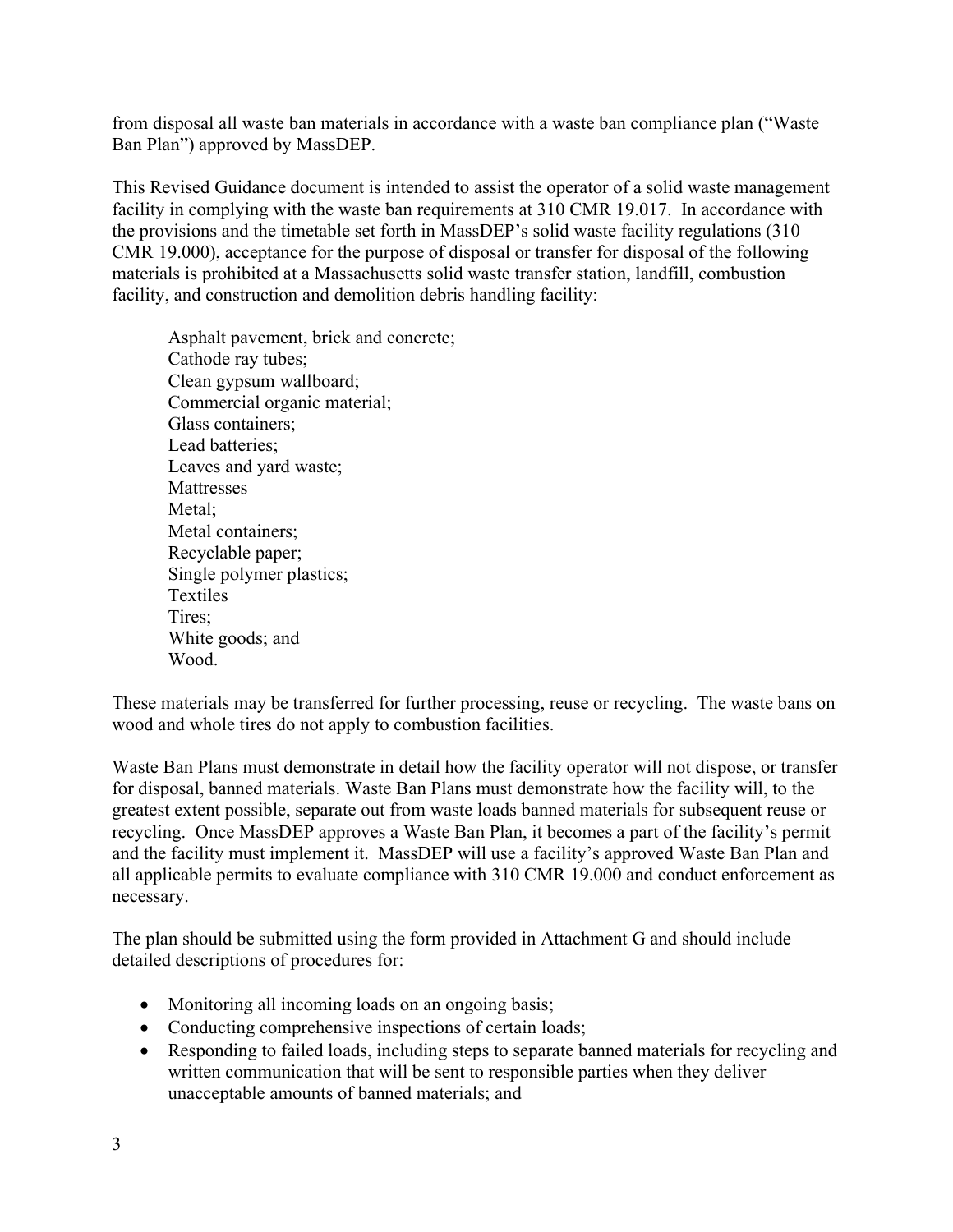Complying with other Waste Ban Plan components such as signage, training and annual reporting.

#### **CONTENTS**

This document includes the following sections:

| Section I    | Definitions                                                     |
|--------------|-----------------------------------------------------------------|
| Section II   | Solid Waste Management Facilities Subject to 310 CMR 19.017 and |
|              | Requiring a Waste Ban Plan                                      |
| Section III  | Compliance Plan Submittal and Approval                          |
| Section IV   | Waste Ban Compliance Standard and Action Level Thresholds       |
| Section V    | Ongoing Waste Stream Monitoring/Inspection                      |
| Section VI   | Comprehensive Load Inspections                                  |
| Section VII  | Record Keeping                                                  |
| Section VIII | Facility Response to Failed Loads                               |
| Section IX   | Other Compliance Plan Elements                                  |
| Section X    | Compliance and Enforcement                                      |

Also included as separate documents are the following attachments:

- Attachment A Ongoing Monitoring Recording Sheet
- Attachment B Comprehensive Inspection Recording Sheet
- Attachment C Sample Facility Letter to Hauler
- Attachment D Summary of Waste Ban Requirements
- Attachment E Sample Facility Letter to Generator
- Attachment F Sample Signage Language

Attachment G - Waste Ban Compliance Plan Form

#### I. DEFINITIONS

Asphalt Pavement, Brick, and Concrete (ABC): asphalt pavement, brick and concrete from construction activities and demolition of buildings, roads and bridges and similar sources. This excludes coated (e.g., painted) ABC.

Cathode Ray Tubes: any intact, broken, or processed glass tube used to provide the visual display in televisions, computer monitors and certain scientific instruments such as oscilloscopes.

Clean Gypsum Wallboard: gypsum wallboard that is not contaminated with paint, wallpaper, joint compound, adhesives, or other substances after manufacture. Gypsum wallboard means a panel (also known as drywall) with a gypsum core and faced with a heavy paper or other material on both sides.

Clean Wood: discarded material consisting of trees, stumps and brush, including but not limited to sawdust, chips, shavings, bark, and new or used lumber. Clean wood does not include:

(1) wood from commingled construction and demolition waste;

(2) engineered wood products; and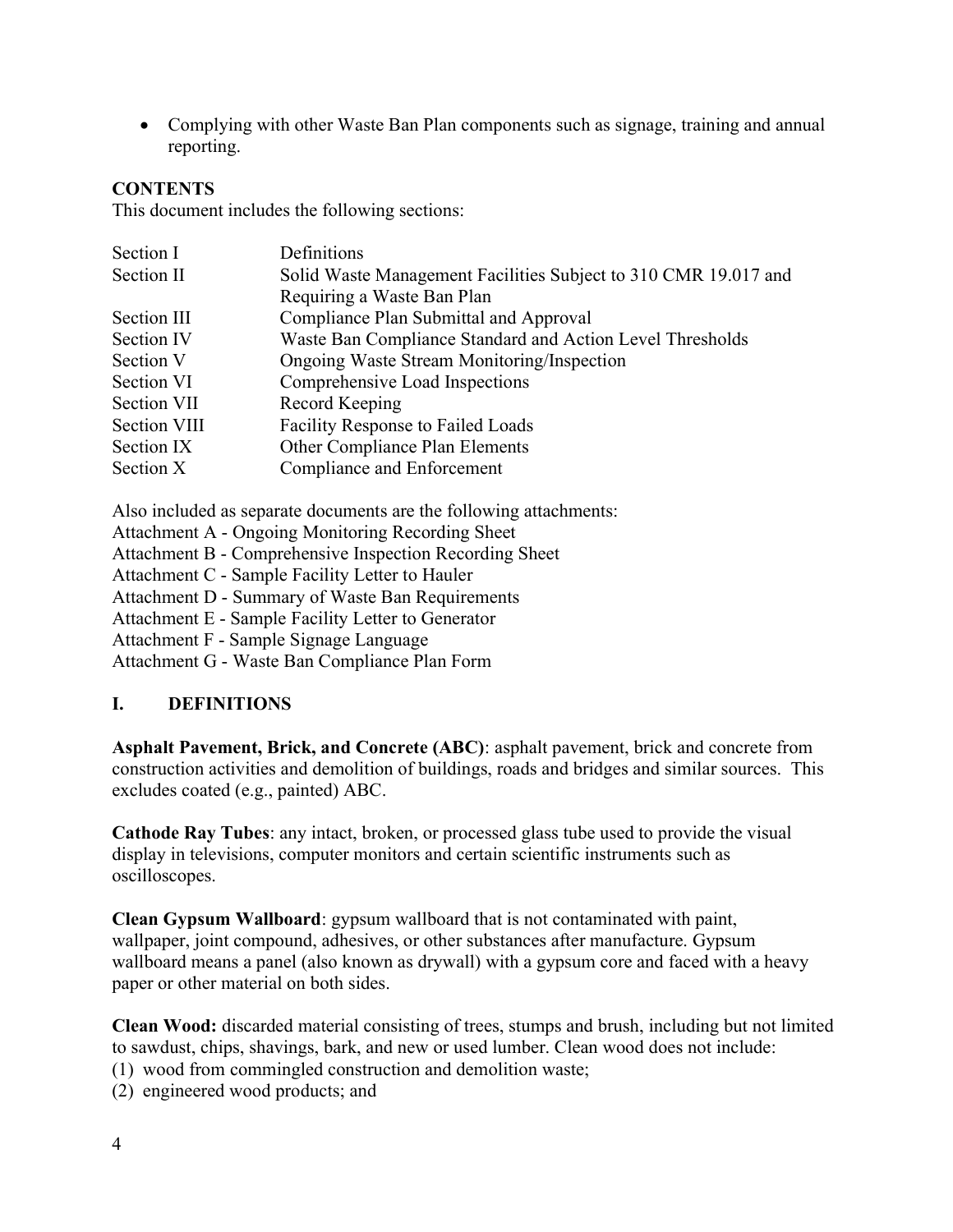#### (3) wood containing or likely to contain:

(a) asbestos;

(b) chemical preservatives such as, but not limited to, chromated copper arsenate (CCA); creosote or pentachlorophenol; or

(c) paints, stains or other coatings, or adhesives.

Commercial Organic Material: effective through October 31, 2022 means food material and vegetative material from any entity that generates more than one ton of those materials for solid waste disposal per week, but excludes material from a residence. Effective beginning November 1, 2022 means food material and vegetative material from any entity that generates more than one-half ton of those materials for solid waste disposal per week, but excludes material from a residence.

Construction and Demolition Waste (C&D) Processing Facility: Means a handling facility where construction and demolition waste is brought, stored and processed (usually by sorting, crushing, shredding, screening, etc.) prior to reuse or transport to a solid waste disposal facility or to other types of facilities for recycling, recovery or reuse.

Construction and Demolition Waste (C&D) Transfer Station: Means a transfer station permitted by the Department to accept 50 tons per day or more of construction and demolition waste. A C&D waste transfer station may accept other types of solid waste in accordance with its permit.

Food Material: material produced from human or animal food production, preparation and consumption activities and which consists of, but is not limited to, fruits, vegetables, grains, and fish and animal products and byproducts.

Glass Containers: glass bottles and jars (soda-lime glass). Excludes all of the following: light bulbs, glass cookware, plate glass, drinking glasses, windows, windshields and ceramics.

Lead Batteries: lead-acid batteries used in motor vehicles or stationary applications.

Leaves: deciduous and coniferous leaf deposition.

Mattress: any resilient material or combination of materials that is enclosed by ticking, used alone or in combination with other products, that is intended for sleeping upon, except for mattresses that are contaminated with mold, bodily fluids, insects, oil, or hazardous substances. Mattress includes any foundation or box-spring. "Mattress" does not include any mattress pad, mattress topper, sleeping bag, pillow, car bed, carriage, basket, dressing table, stroller, playpen, infant carrier, lounge pad, crib bumper, liquid or gaseous filled ticking, including any water bed and any air mattress that does not contain upholstery material between the ticking and the mattress core, and mattresses in futons and sofa beds.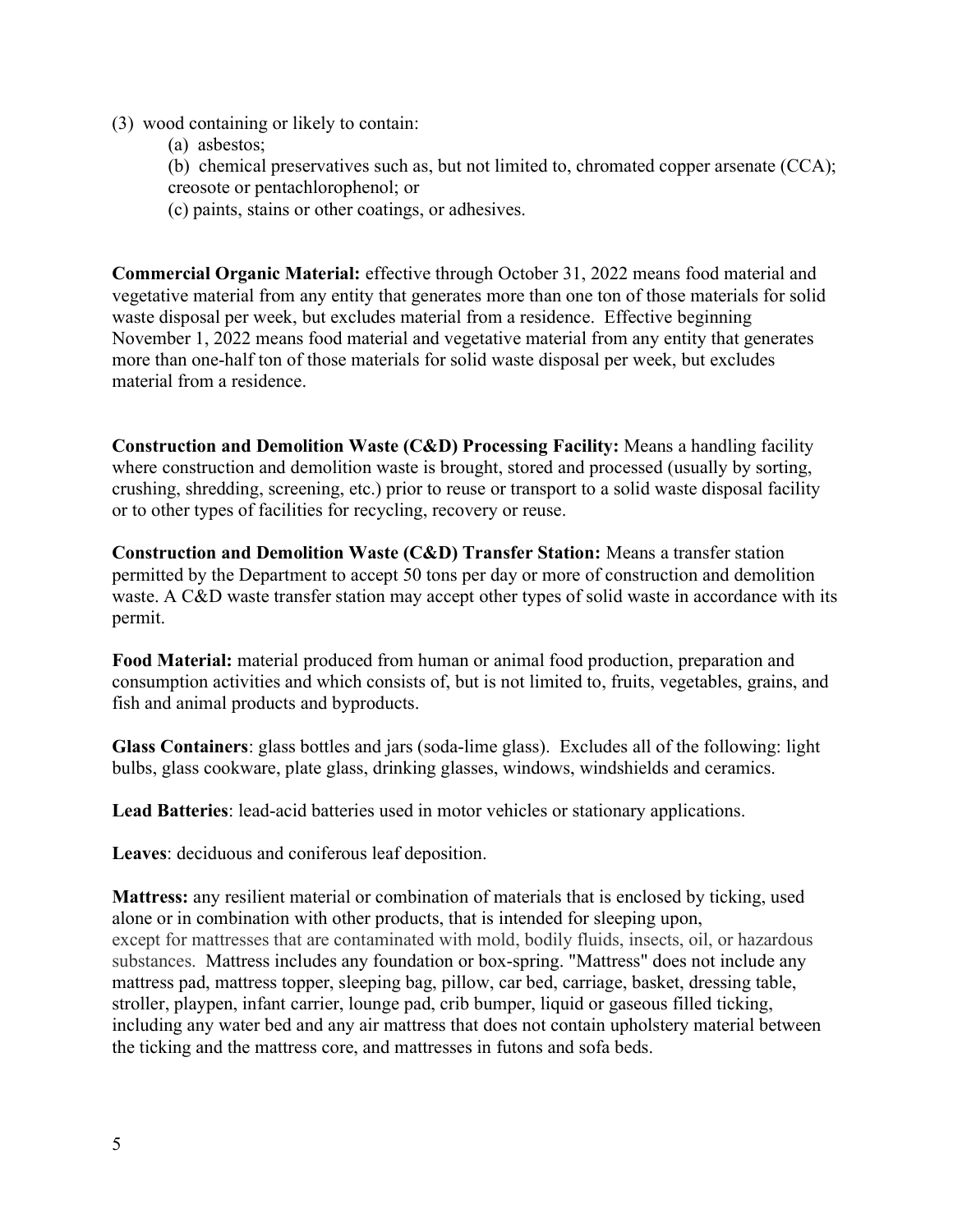Metal: ferrous and non-ferrous metals derived from used appliances, building materials, industrial equipment, transportation vehicles, and manufacturing processes.

Metal Containers: aluminum, steel or bi-metal beverage and food containers.

Recyclable Paper: all paper, corrugated cardboard, and paperboard products, except tissue paper, toweling, paper plates and cups, wax-coated corrugated cardboard, and other low-grade paper products.

Residence or Residential: a single, multi-family, or group home, or apartment complex. For purposes of this guidance document, a group home means an establishment, usually resembling a private home, for providing a small group of persons with special needs, such as handicapped or elderly persons or children, with lodging and supervised care. Residence does not include any centralized dining facility.

Single Polymer Plastics: plastic containers including bottles, jugs, jars, and tubs.

Textiles: clothing, footwear, bedding, towels, curtains, fabric, and similar products, except for textiles that are contaminated with mold, bodily fluids, insects, oil, or hazardous substances.

Tires: a continuous solid or pneumatic rubber covering intended for use on a motor vehicle. Shredded tires, defined as tires that have been cut, sliced or ground into four or more pieces such that the circular form of the tire has been eliminated, are not tires subject to the waste bans.

Vegetative Material: plant material.

White Goods: appliances employing electricity, oil, natural gas or liquefied petroleum gas to preserve or cook food; wash or dry clothing, cooking or kitchen utensils or related items; or to cool or to heat air or water.

For purposes of the waste bans, white goods include, but are not limited to, refrigerators, freezers, air conditioners, water coolers, dishwashers, clothes washers, clothes dryers, gas or electric ovens and ranges, and hot water heaters. White goods do not include microwave ovens.

Wood: treated and untreated wood, including but not limited to clean wood.

Yard Waste: deciduous and coniferous seasonal depositions (e.g., leaves), grass clippings, weeds, hedge clippings, garden materials, and brush 1 (one) inch or less in diameter (excluding diseased plants).

## II. SOLID WASTE MANAGEMENT FACILITIES SUBJECT TO 310 CMR 19.017 AND REQUIRING A WASTE BAN PLAN

The following facilities must comply with the waste bans and submit a Waste Ban Plan to MassDEP for approval:

Solid waste landfills;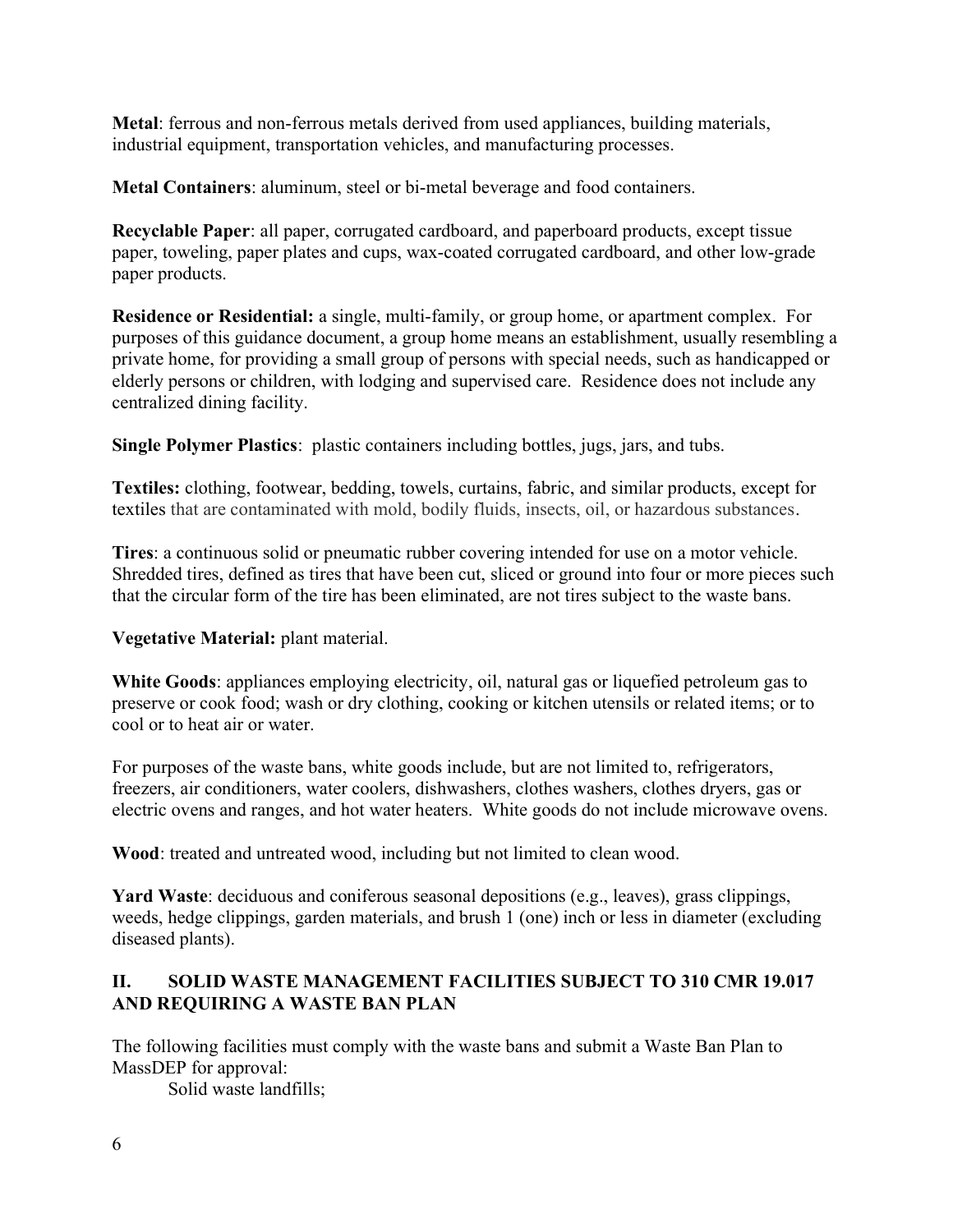Solid waste combustion facilities; Solid waste transfer stations; and Construction and demolition handling facilities (including both construction and demolition processing facilities and construction and demolition transfer stations).

MassDEP will not require a Waste Ban Plan from an ash-only or sludge-only landfill as long as these facilities do not manage municipal solid waste or construction and demolition debris and, therefore, do not handle banned materials.

#### Specific Exemptions from Certain Waste Ban Compliance Plan Requirements

Notwithstanding the following specific exemptions, MassDEP encourages every facility to establish and implement a program to divert waste ban materials from disposal whenever possible.

1. A Facility That Receives Only Waste Loads less than or Equal to 5 Cubic Yards. A solid waste facility whose approved waste ban compliance plan states that it does not receive any amount of waste in containers or vehicles with a capacity greater than 5 (five) cubic yards does not need to conduct record keeping or comprehensive load inspections. However, the facility still needs to monitor all waste for banned materials as part of its ongoing waste ban monitoring and, for any failed loads discovered during on-going waste ban monitoring, comply with Section VIII, Facility Response to Failed Loads.

A facility that receives only waste loads less than or equal to 5 cubic yards may aggregate loads of 5 cubic yards or less that may contain asphalt pavement, brick, concrete, clean gypsum wallboard, metal and wood, into any size solid waste container or vehicle. The consolidated load may then be sent to a permitted solid waste facility for disposal and not be subject to MassDEP waste ban enforcement for asphalt pavement, brick, concrete, clean gypsum wallboard, metal and wood disposal. Please note this exemption allowing aggregating waste loads of 5 cubic yards or less for the listed materials does not apply to other banned materials (i.e., cathode ray tubes, commercial organic material, glass containers, lead batteries, leaves, metal containers, recyclable paper, single polymer plastics, tires, white goods, and yard waste).

Example: A municipal transfer station with an approved waste ban compliance plan, which states that it does not receive waste in containers or vehicles with a capacity of greater than 5 cubic yards, may consolidate asphalt pavement, brick, concrete, clean gypsum wallboard, metal and wood, into a container or vehicle, in any amount, for those specific materials. That container or vehicle may then be sent to another solid waste facility for disposal. In such a case, that container or vehicle would not be subject to MassDEP waste ban enforcement for asphalt pavement, brick, concrete, clean gypsum wallboard, metal and wood for that waste load, regardless of the quantity of those materials in the load. However, the municipal transfer station Waste Ban Plan must demonstrate how other banned materials (i.e., cathode ray tubes, glass containers, lead batteries, leaves, metal containers, recyclable paper, single polymer plastics, tires, white goods, and yard waste) will be handled.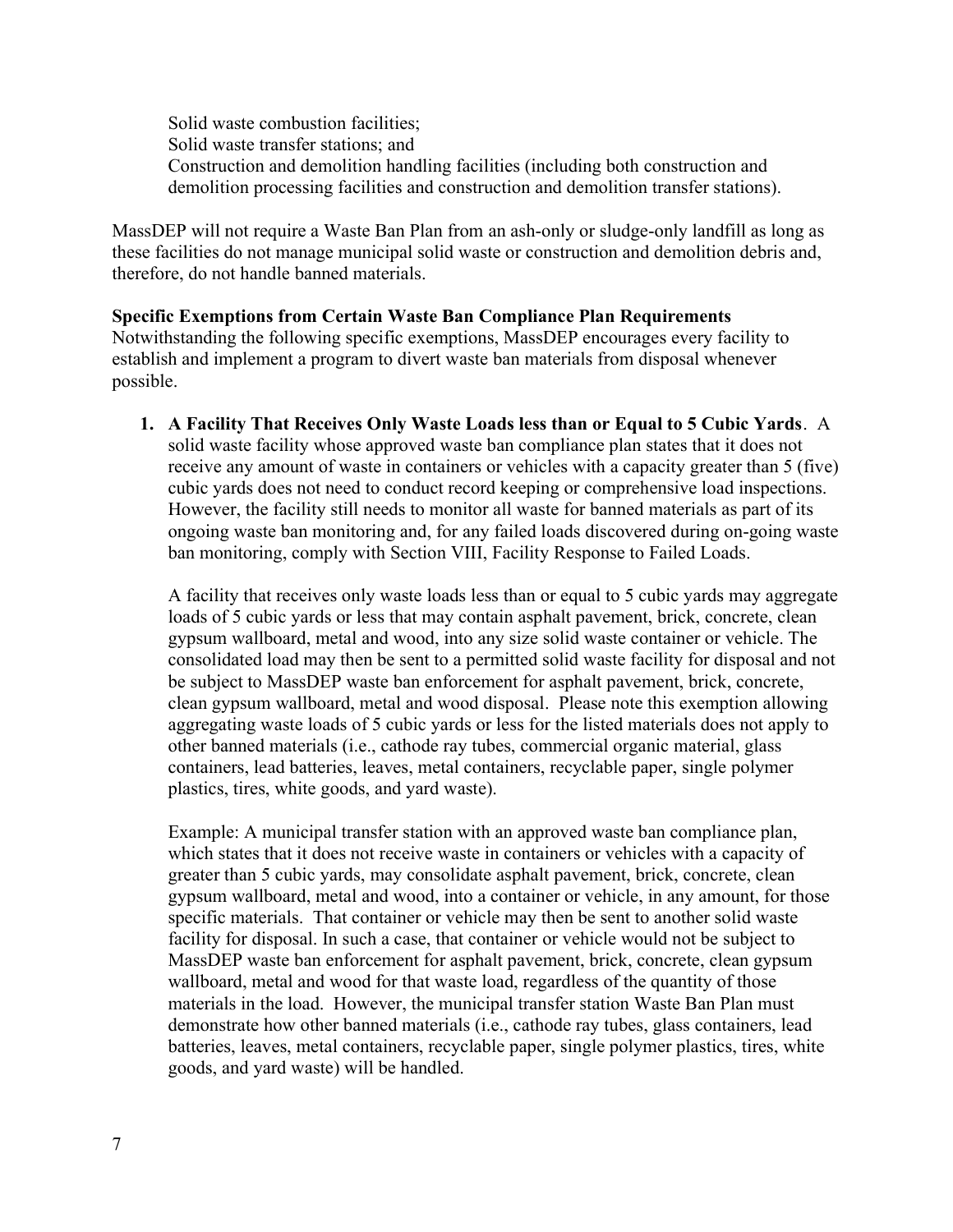MassDEP will post on its website a list of every solid waste transfer station that has an approved waste ban compliance plan which states that the facility does not receive waste in containers or vehicles with a capacity of greater than 5 cubic yards.

If a facility accepts any waste load of any type of waste greater than five cubic yards, this exemption does not apply. In this case, all the requirements for waste ban compliance apply.

- 2. Tires. Whole tires may be disposed at a solid waste combustion facility, and shredded tires may be disposed at a landfill.
- 3. Wood. Wood may be disposed at a solid waste combustion facility.
- 4. Commercial Organic Material. This definition does not include food and vegetative material from a residence. Therefore, a solid waste facility is not required to inspect and monitor for commercial organic material in loads collected from residential only routes. Note that these loads must still be inspected for all other banned materials.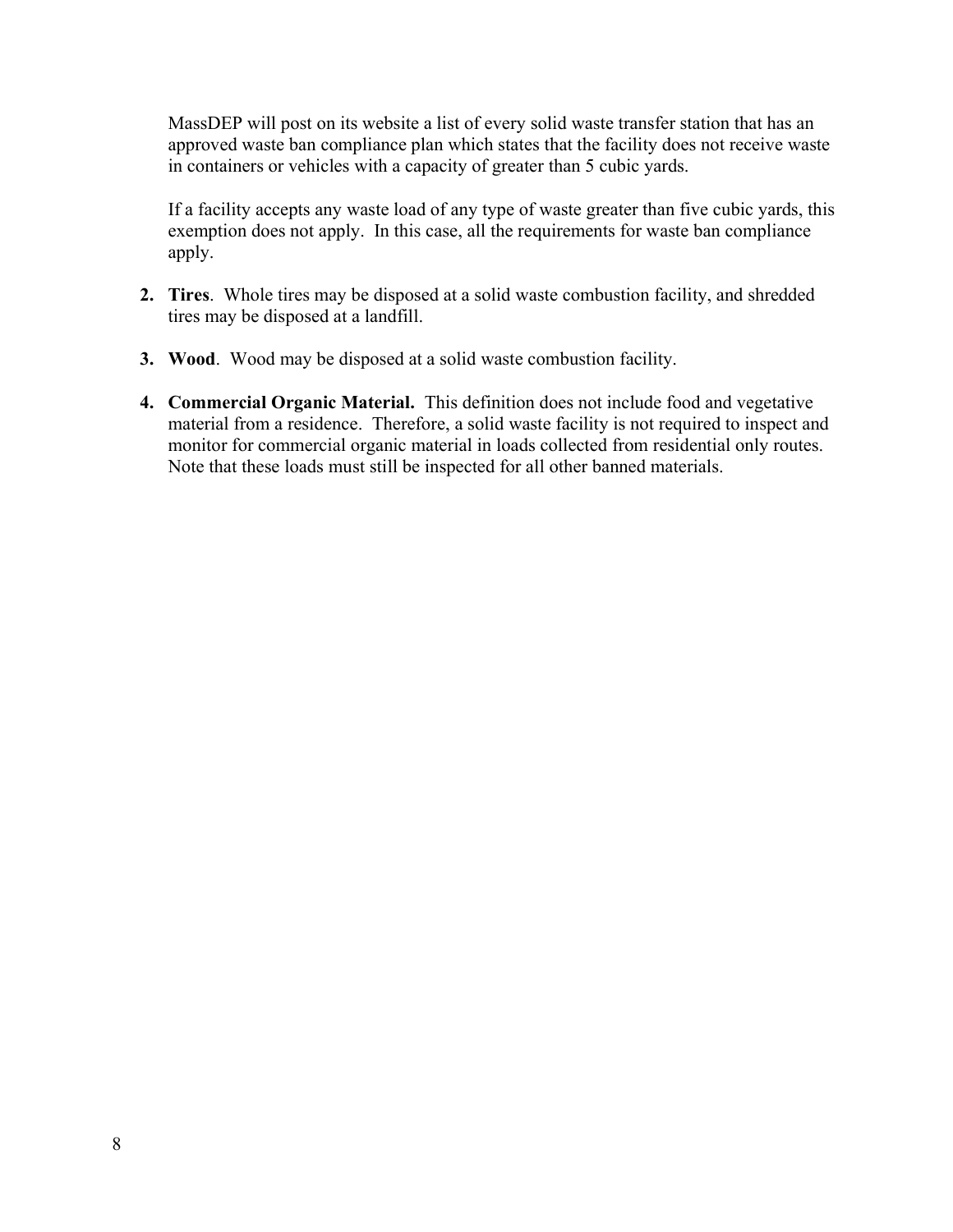## III. COMPLIANCE PLAN SUBMITTAL AND APPROVAL

## A. Deadline for plan submission

Each solid waste facility must submit either a revised waste ban compliance plan or a waste ban plan certification form, as described below, to MassDEP by August 1, 2022. The submittal should be addressed to the solid waste section chief at the appropriate MassDEP region. Note that C&D handling facilities may need to submit a revised waste ban compliance plan sooner in order to ensure compliance with MassDEP's Minimum Performance Standard.

## B. Appropriate Permit Application Forms and Approval Process

MassDEP encourages every facility to use MassDEP's Waste Ban Compliance Plan Form (see Attachment G) to ensure that the key elements of this document are included in its Waste Ban Plan and to speed MassDEP's review and evaluation.

In addition to all other Sections in Attachment G, a C&D Handling Facility must complete Section 4 – Construction and Demolition Handling Facilities.

Landfills, municipal waste combustors and construction and demolition waste handling facilities need to submit a revised Waste Ban Compliance Plan with a BWP SW 45 permit application form, which provides for presumptive approval under 310 CMR 19.034. This form is available on http://www.mass.gov/eea/agencies/massdep/recycle/approvals. The exceptions to this are if the facility proposes a significant physical modification as part of its waste ban compliance plan or if the plan deviates significantly from MassDEP's waste ban plan template. MassDEP reserves the right to require a different permit application if a significant physical modification of the facility is proposed as part of the waste ban plan submittal and/or if a facility proposes a waste ban plan that deviates from MassDEP's waste ban plan template.

Solid waste transfer stations that are not construction and demolition waste transfer stations need to prepare a revised Waste Ban Compliance Plan. However, under 310 CMR 19.035, they do not need to submit this plan to MassDEP as long as the plan is consistent with the guidance document. The plan must be kept on site and available for MassDEP review. Only a waste ban plan certification form is required to be submitted. This form is available on https://www.mass.gov/guides/massdep-waste-disposal-bans.

## IV. WASTE BAN COMPLIANCE STANDARD AND ACTION LEVEL THRESHOLDS

Every solid waste management facility must remove and/or divert from disposal all waste ban materials to the greatest extent possible. Failure to prevent disposal of waste ban materials to the greatest extent possible may result in enforcement action by MassDEP. Complying with this standard is determined by many factors, including but not limited to the following:

- The type of waste ban material;
- The quantity of waste ban material;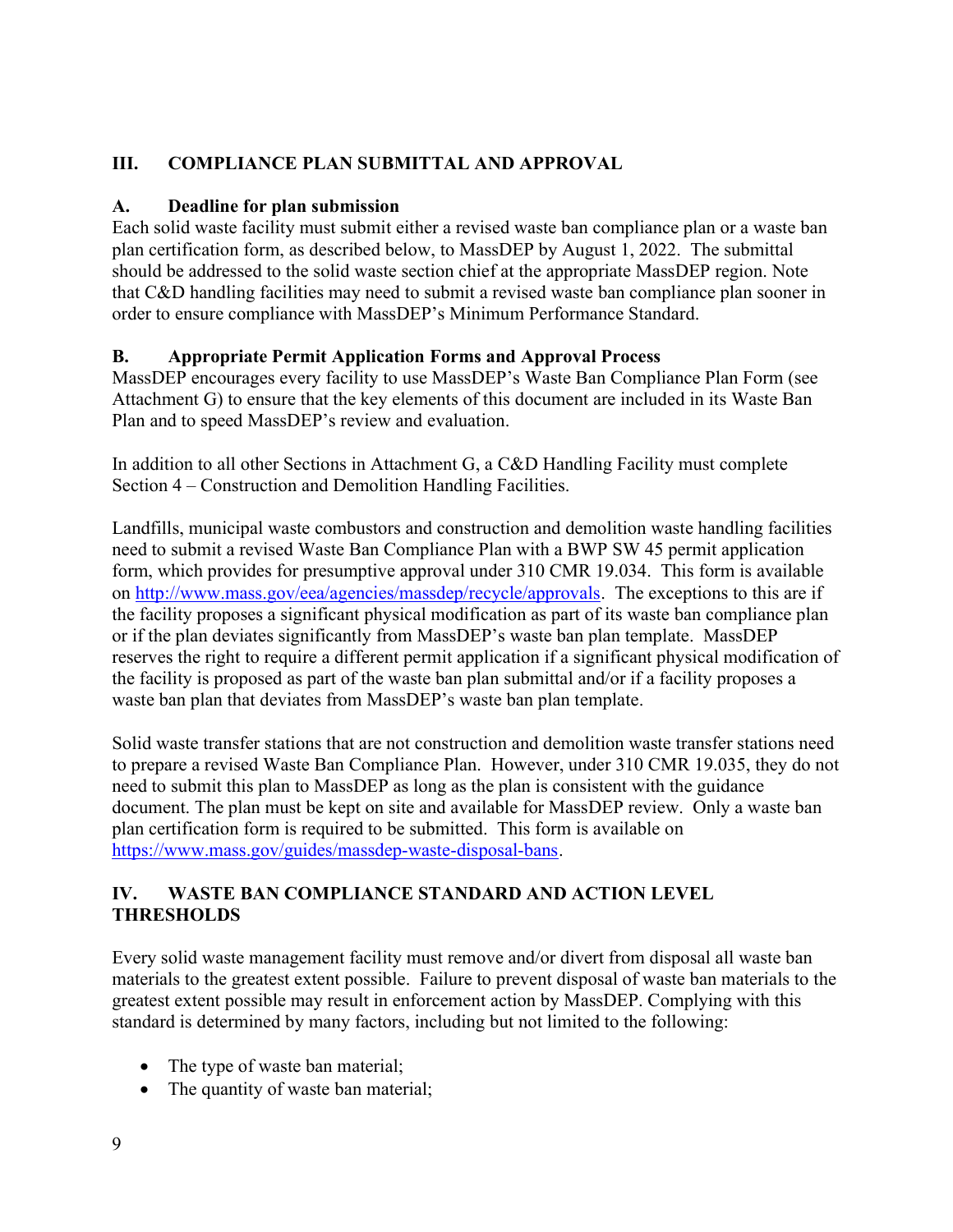- The quality or physical condition of the waste ban material as it may impact recycling/recovery options; and
- The potential for removing the waste ban material based on the size of the material and whether the material can be separated easily from the solid waste.

While MassDEP may take enforcement for any amount of waste ban materials that MassDEP observes in a shipment destined for disposal, a solid waste management facility is only required to take action in accordance with Section VIII of its approved Waste Ban Plan for unacceptable loads as defined below:

- Lead batteries, white goods, whole tires (except tires disposed of at a municipal waste combustion facility), mattresses, and CRTs are unacceptable in any quantity.
- All banned materials should be cumulatively estimated as a percentage of the waste load. The Action Level is 30 percent by volume for the total of all types of banned materials. (This excludes zero tolerance materials at all facilities, and tires and wood being disposed at a municipal waste combustion facility.)
- Un-bagged leaves and yard waste should be estimated as a percentage of the waste load. The Action Level is 10% by volume, or 10 bags of leaves and yard waste in a load.
- Recyclable paper, including corrugated cardboard, should be estimated as a percentage of the waste load. The Action Level is 10% by volume.
- Textiles should be estimated as a percentage of the waste load. The Action Level is 10% by volume.
- Asphalt pavement, brick, concrete, clean gypsum wallboard, metal and wood should be cumulatively estimated as a percentage of the waste load. The Action Level is 20% by volume.
- In order for construction and demolition handling facilities to maintain compliance with the requirement in approved Waste Ban Compliance Plans to separate clean gypsum wallboard to the maximum extent possible for recycling, the following measures are to be taken:
	- Loads that include clean gypsum wallboard must be sorted, to the extent it can be done safely, to remove clean gypsum wallboard to the greatest extent possible prior to any mechanical processing of the C&D waste load.
	- Facilities will not be allowed to transfer (including transfer to another  $C&D$  Handling Facility) mixed C&D waste loads that contain clean gypsum wallboard without first safely separating the clean gypsum wallboard for recycling.
	- In order to be eligible to receive mixed C&D waste loads, a C&D handling facility must implement operating procedures to safely and effectively separate clean gypsum wallboard prior to transferring or processing C&D loads.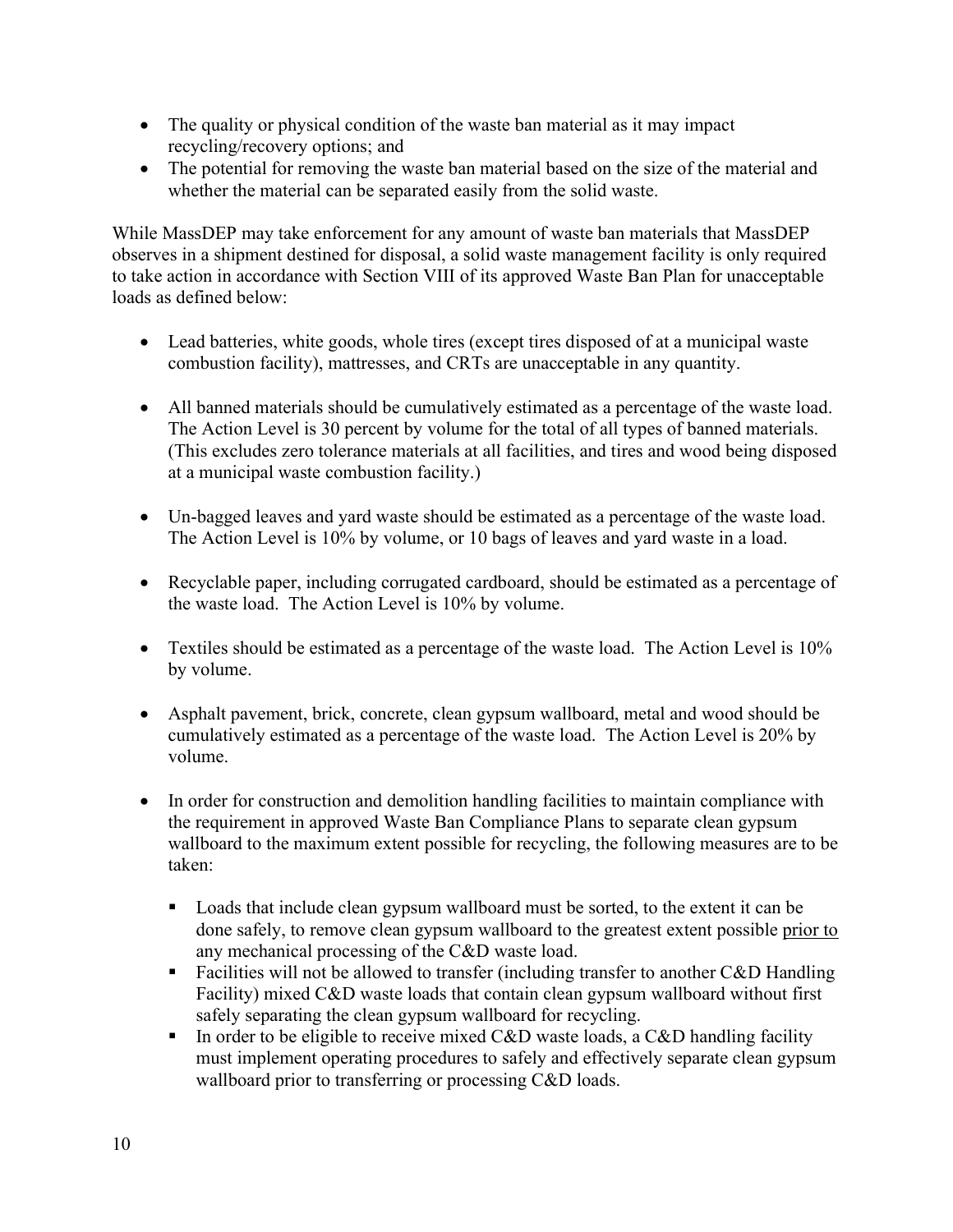- Glass containers, metal containers and single polymer plastic containers should be cumulatively estimated as a percentage of the waste load. The Action Level is 10% by volume.
- Commercial organic material should be estimated as a percentage of the waste load. The Action Level is 10% by volume.

A failed load is a load in which the banned materials in the load meet or exceed the above action levels. When a failed load is accepted by the facility (i.e. any load that is not turned away or diverted to another facility), the facility shall comply with the requirements of Section VII and VIII.

## V. ONGOING WASTE STREAM MONITORING/INSPECTION

To identify the presence of banned materials in waste loads, a Waste Ban Plan must provide for ongoing waste stream monitoring. An on-going waste stream monitoring program must provide effective means for the facility to: 1) determine whether a waste load is a failed load (i.e., whether an action level has been met); 2) detect and divert banned materials from disposal or transfer for disposal; 3) identify and notify haulers and generators who are delivering failed loads to the facility; and 4) compare the ongoing monitoring results against the results of comprehensive load inspections to see if they are representative of all incoming loads.

Construction and demolition handling facilities do not need to keep records of the amounts of C&D banned materials in waste loads received but are required to keep records of ongoing waste stream monitoring and follow-up on failed loads for all other banned materials.

### A. Load Selection

A facility must monitor all waste loads to identify banned materials.

## B. Inspection Procedure

At the core of an on-going waste stream monitoring program is the observation and evaluation made by the facility's personnel to identify the types and quantities of waste ban materials in the waste loads the facility handles. Therefore, the Waste Ban Plan should identify each specific activity the facility conducts during its daily operation and what is expected of personnel to implement the on-going inspection program, including the types of training needed to implement these goals. Depending on the type of solid waste facility, the facility's operation may include: receiving, tipping, spreading, consolidating and reloading waste. Any facility with a permitted tonnage of > 50 tons per day shall have a dedicated staff person, in addition to the loader operator on the tip floor, assigned to the responsibilities in Sections V, VI, and VIII of this guidance. A facility may also propose other means of achieving the same purpose such as installation of cameras with recording capability that is reviewed by a staff person on a dedicated basis. The Waste Ban Plan should include how staff will be trained:

- For their specific waste ban compliance responsibilities;
- To identify waste ban materials as they may appear in the myriad of forms within the matrix of a mixed waste load;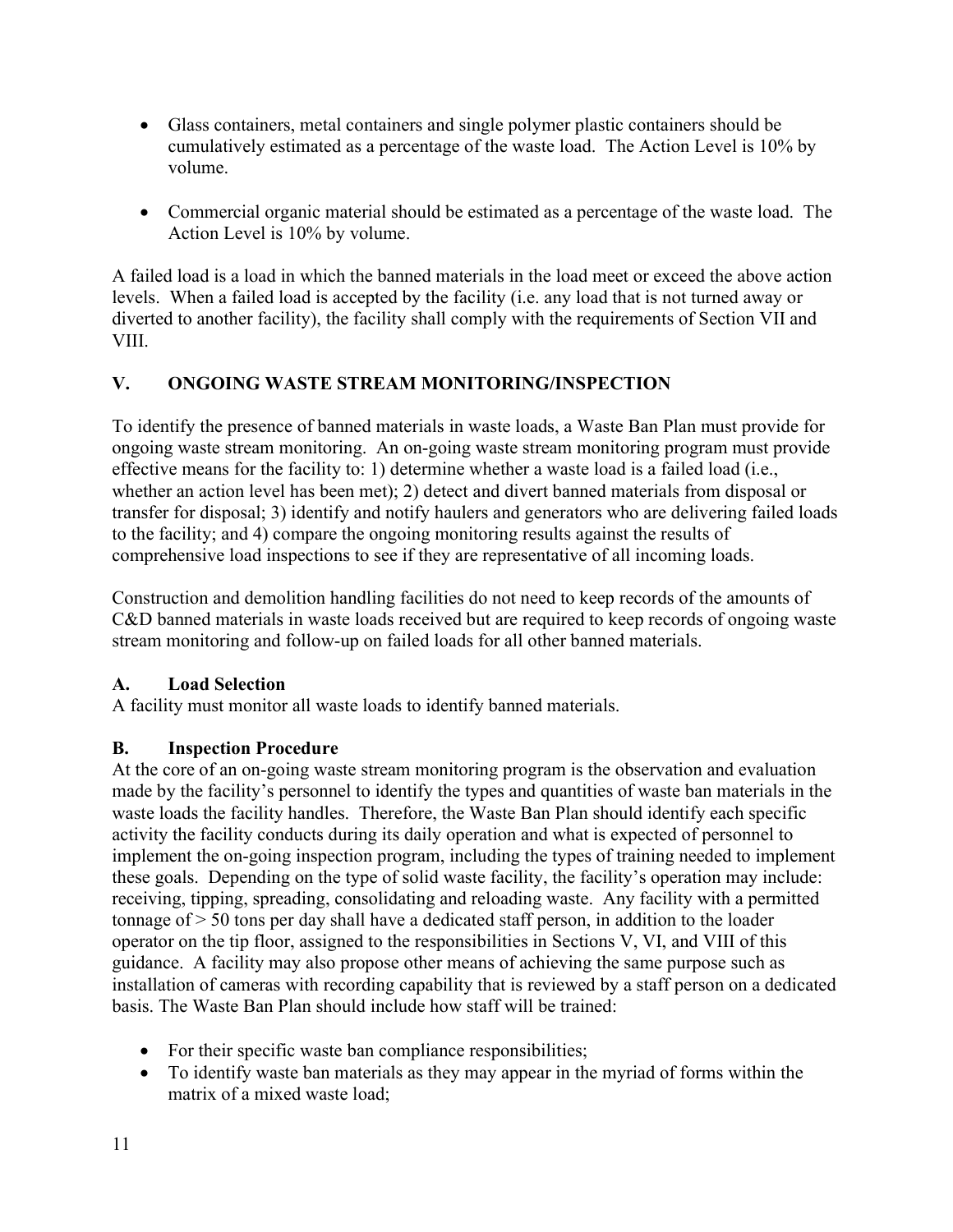- To quantify the amounts of waste ban material in a waste load;
- To identify which loads, depending on the type of materials involved, the condition of the materials, the distribution of the materials or other factors, should be diverted to remove waste ban materials to the greatest extent possible; and
- To know when failed load letters should be sent to haulers and generators.

## VI. COMPREHENSIVE LOAD INSPECTIONS

Comprehensive load inspections ("comprehensive inspections") complement on-going waste stream monitoring by providing a detailed account of the types, amounts and sources of material entering the facility in a sample of waste loads each month. In addition, results of comprehensive inspections can be compared with ongoing monitoring results to check for discrepancies. This section provides guidance to a facility operator regarding frequency of inspections, selection of loads for inspections, and inspection procedures. As part of its Waste Ban Plan, a solid waste facility is encouraged to propose innovative detection methods, such as the use of video monitors or third party "auditors" of waste ban compliance activities.

### A. Loads not Subject to Comprehensive Load Inspections

The loads described below are not considered subject to comprehensive load inspections, but are still subject to ongoing monitoring as described in Section V.

- 1. A load with a capacity of five (5) cubic yards or less. Passenger vehicles and most pickup trucks have less than five (5) cubic yard capacity.
- 2.A load originating from a transfer station, because a transfer station is responsible for monitoring its waste stream and conducting its own comprehensive inspections.
- 3. A load accepted by a construction and demolition handling facility which is required as a condition of their permit and/or Waste Ban Plan approval to separate, recycle and divert specific waste ban materials, may satisfy the comprehensive load inspection requirement for those specific banned materials by complying with their permit condition (and waste ban plan approval). Such facilities shall conduct comprehensive load inspections for all banned materials not specifically identified in their permit.

### B. Load Selection

The deterrence capability of an inspection program stems from a combination of the number of days each month or year on which comprehensive inspections occur and the percentage of loads comprehensively inspected. Therefore, facilities shall complete a minimum number of inspections per month. The Inspection Frequency Table below provides guidance on the number of inspections MassDEP believes is reasonable to ensure compliance.

In recognition of the need to provide equitable treatment for all of a facility's waste suppliers, vehicles shall be selected for inspection on a random basis. Random load selection also will ensure inspection of waste from all types and sizes of collection vehicles. Facility operators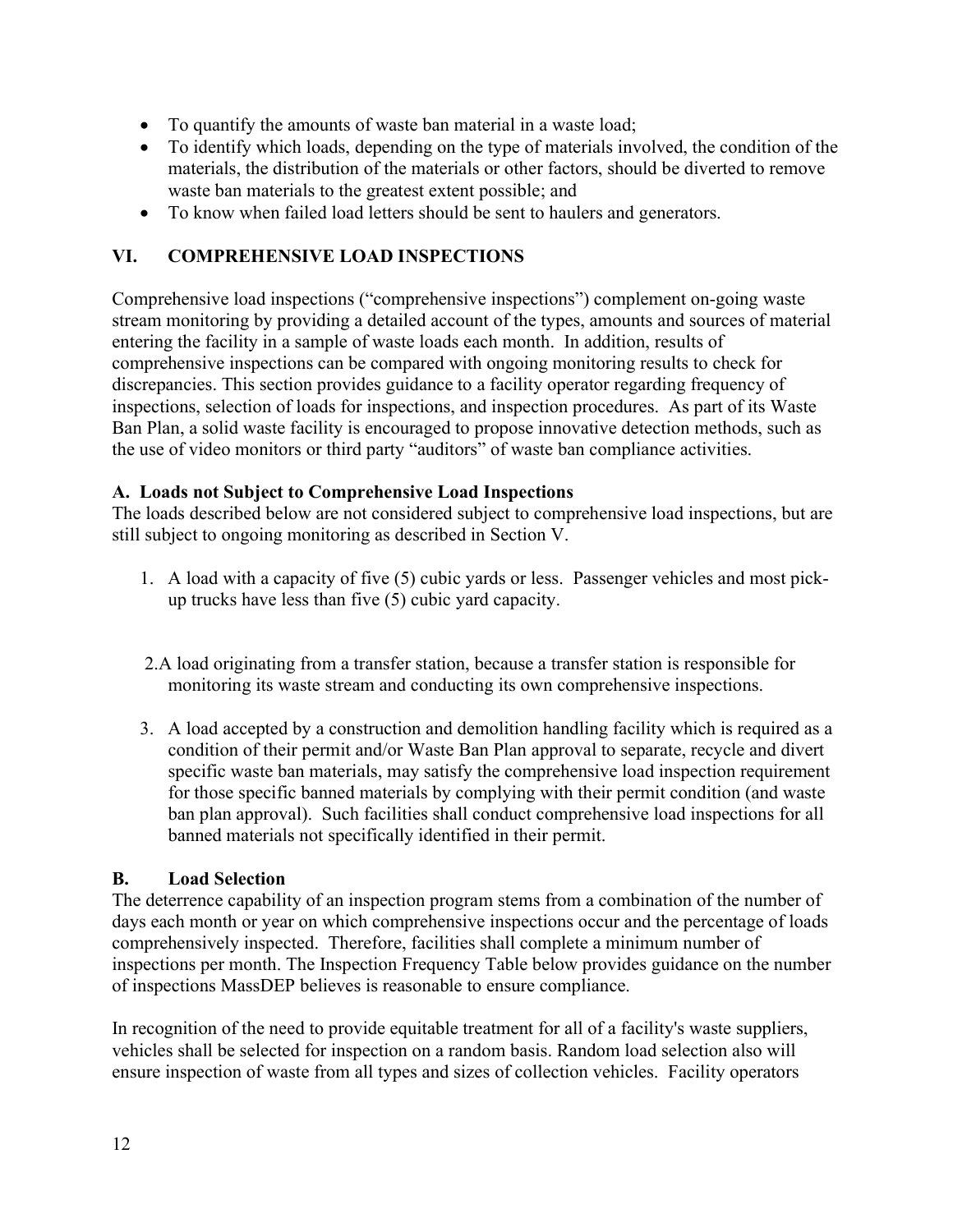must keep the random inspection approach employed confidential so as not to allow haulers to evade detection.

| <b>Inspection Frequency Table</b> |                              |  |  |
|-----------------------------------|------------------------------|--|--|
| Facility Size in Permitted        | Min. $#$ of Vehicles to      |  |  |
| Tons per Day                      | Inspect per Month (must)     |  |  |
|                                   | have capacity greater than 5 |  |  |
|                                   | cubic yards)                 |  |  |
| facility only accepting loads     |                              |  |  |
| of 5 cubic yards or less          |                              |  |  |
| $1-99$                            | 4                            |  |  |
| 100-299                           | 8                            |  |  |
| 300-499                           | 12                           |  |  |
| 500-999                           | 16                           |  |  |
|                                   | 20                           |  |  |

### C. Inspection Procedure

1. A comprehensive load inspection shall be conducted in a manner that does not endanger the safety of facility or hauler personnel. In general, a waste load designated for inspection shall be spread out in a manner that will allow facility personnel to identify banned material. Facility personnel should then assess the load by following the inspection procedure below. Any facility with a permitted tonnage of  $> 50$  tons per day shall have a dedicated staff person, in addition to the loader operator on the tip floor, assigned to the responsibilities in Sections V, VI, and VIII of this guidance.

Facility personnel shall visually inspect waste by walking around the load looking for banned materials that are typically not bagged (e.g., tires, lead batteries, white goods, CRTs, corrugated cardboard, asphalt pavement, brick, concrete, clean gypsum wallboard, metal, wood, and mattresses). Then, personnel shall scan the bagged waste for obvious evidence of banned materials (e.g., clear bags containing paper, leaves, single polymer plastic containers, glass containers, and/or metal containers and textiles; paper yard waste bags; plastic bags of leaves that "bounce" off the truck).

- 2. Once a waste load has been tipped and inspected for banned materials and quantities of banned materials that meet or exceed the Action Level Thresholds are discovered, the entire load is considered to have failed the inspection and must be recorded as such. See Section IV, Waste Ban Compliance Standard and Action Level Thresholds, for descriptions of Action Level Thresholds for banned materials. Guidance on procedures for how the facility must respond to a failed load is outlined in Section VIII, Facility Response to Failed Loads.
- 3. For a transfer station where it is logistically infeasible to spread out a waste load for inspection (typically a small transfer station) the facility's compliance plan shall describe how banned materials will be identified.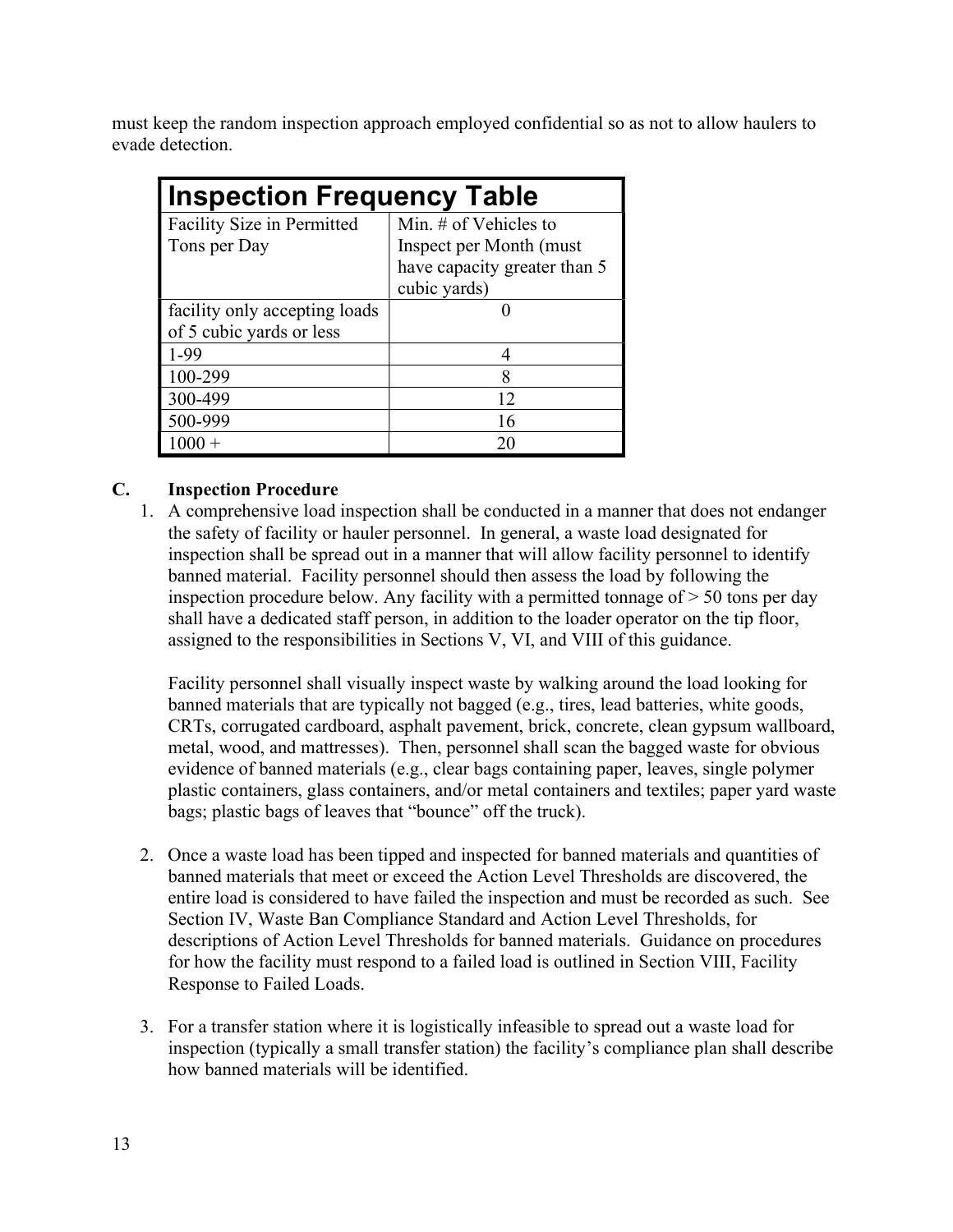### VII. RECORD KEEPING

To implement the record-keeping requirements of 310 CMR 19.017 (6)(b), the facility should record and maintain the following information. Whenever possible, data should be kept in an electronic format that will be available to the Department on request. Facilities that keep electronic data in this way will not be required to maintain paper copies at the facility.

#### On-going Waste Stream Monitoring

The same information listed below for comprehensive load inspections shall be recorded for all ongoing waste stream monitoring loads that contain quantities of banned materials that meet or exceed Action Level Thresholds (failed loads).

#### Comprehensive Load Inspections

The following should be recorded for every comprehensive load inspection.

- Date and time of inspection;
- Hauler's name, address and phone number;
- Load Scale ticket number (or other facility specific load record number);
- Generator's name and address (if known);
- Tons or cubic yards of waste in each inspected load;
- Any quantity of banned materials observed;
- Whether or not the load is a failed load;
- Disposition of every failed load including loads that were rejected after tipping and reloaded into the hauler's vehicle;
- When banned materials are separated from a failed load, the disposition of separated banned materials, including the quantity and location where banned materials were diverted from disposal;
- Where a failed load is disposed at the facility or transferred for disposal due to difficulties associated with reloading it, the operator's rationale for the decision should be included in the inspection program records; and
- Documentation of communication follow-up with haulers and/or generators connected with a failed load as noted in Section VIII.

The results of the comprehensive load inspection shall be documented on the comprehensive load inspection reporting sheet. See Attachment B for suggested format. In addition, the facility's annual report must summarize and incorporate the inspection program data for both on-going and comprehensive load monitoring.

The facility is encouraged to include materials in its reports, such as photographs, to document inspection activities and the detection and handling of failed loads. The facility should keep inspection data in an electronic format that can be provided to the Department upon request.

### VIII. FACILITY RESPONSE TO FAILED LOADS

#### A. Communication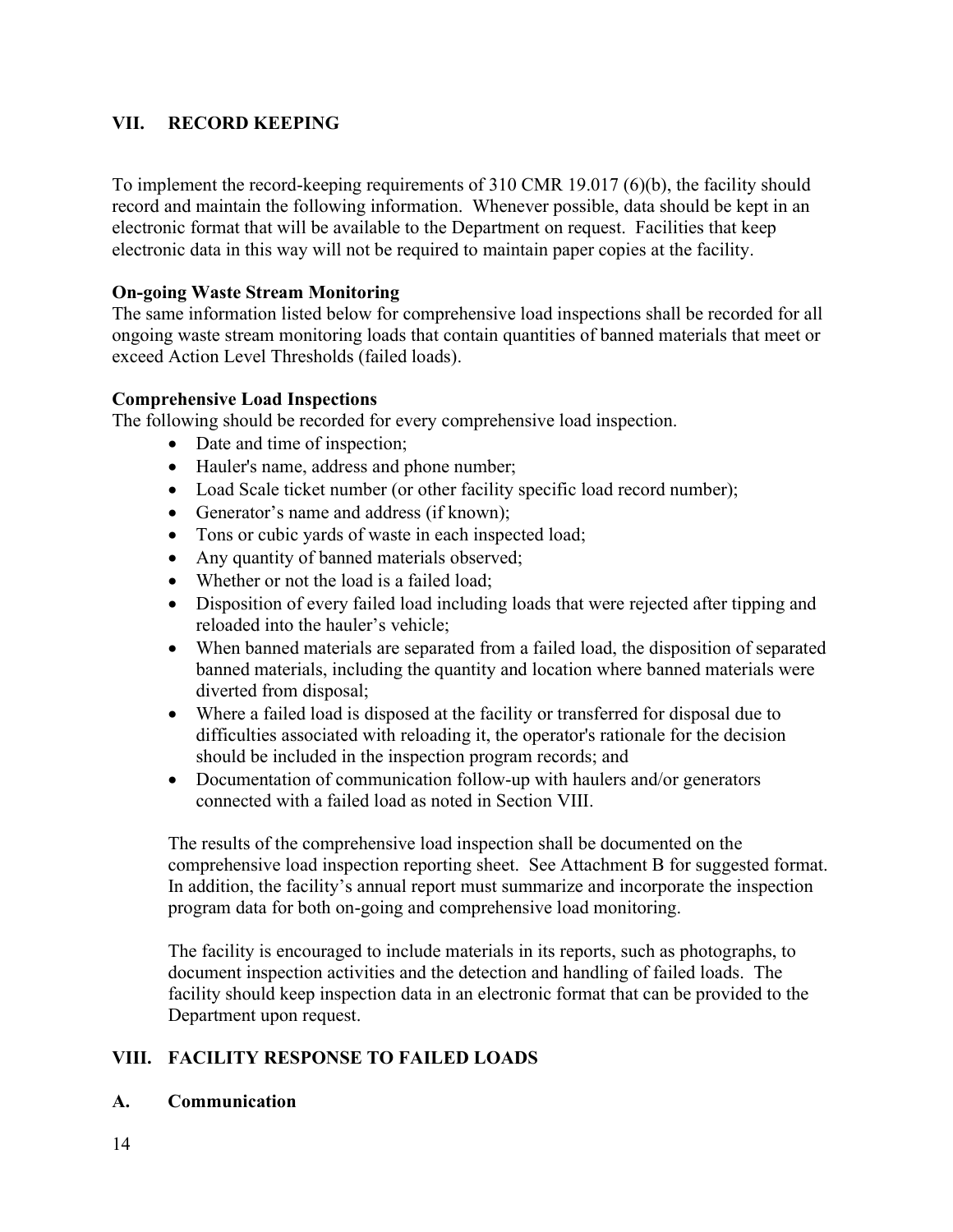The facility shall take the following actions when a failed load is received at the facility. The facility's Waste Ban Plan must document how it will address the items below and also include sample letters and other documents that will be used as part of the facility's communication aids.

- 1. Notify the driver that the load is in violation of the waste ban regulations, including the type and amount of banned material found in the load.
- 2. Within 45 days of the observation, send a letter to the hauler (see Attachment C) identifying the generator (as available), which banned materials were in the load, and encouraging the hauler to work with its customers to separate banned materials and recycle or dispose of them appropriately. Include in the communication any documentation of the failed load. The facility also shall furnish a MassDEP letter and fact sheet (see Attachment D) to the hauler explaining the waste bans. The exception to this notification requirement is if the banned material is identified through the Ongoing Monitoring procedure and the source is a vehicle with a capacity of five (5) cubic yards or less; in which case the facility is not required to send a letter to the entity that delivered that material.
- 3. Whenever the generator can be identified, send a letter to the generator (see Attachment C) within 45 days of the observation. The facility also shall furnish a MassDEP letter and fact sheet (see Attachment D) to the generator explaining the waste bans.

## B. Failed Load Disposition

A facility's Waste Ban Plan must identify how all failed loads will be managed, including addressing the hierarchy listed below. Any facility with a permitted tonnage of > 50 tons per day shall have a dedicated staff person, in addition to the loader operator on the tip floor, assigned to the responsibilities in Sections V, VI, and VIII of this guidance.

- 1. Reject or reload if it is safe to do so.
- 2. Accept the waste load; then to the maximum extent possible, separate and divert banned materials from disposal (in the case of wood and whole tires, divert from disposal at landfills).
- 3. Transfer the material to a facility with an approved Waste Ban Compliance Plan that includes separation and diversion of the banned materials for recycling or reuse, or is permitted to accept these materials for transfer to another permitted facility for subsequent diversion of these materials for recycling or reuse.
- 4. As a last resort, dispose (or transfer for disposal of) the load only when the waste cannot be recycled (either at the facility or if transferred to another facility), rejected or reloaded because reloading the waste would endanger workers or substantially disrupt facility operations. The facility operator's rationale for disposing a failed load should be recorded and retained in facility's operating logs.
- 5. Loads that contain C&D materials above action levels (asphalt pavement, brick, concrete, clean gypsum wallboard, metal, and wood) should not be accepted and disposed. A facility's waste ban plan should identify procedures for either rejecting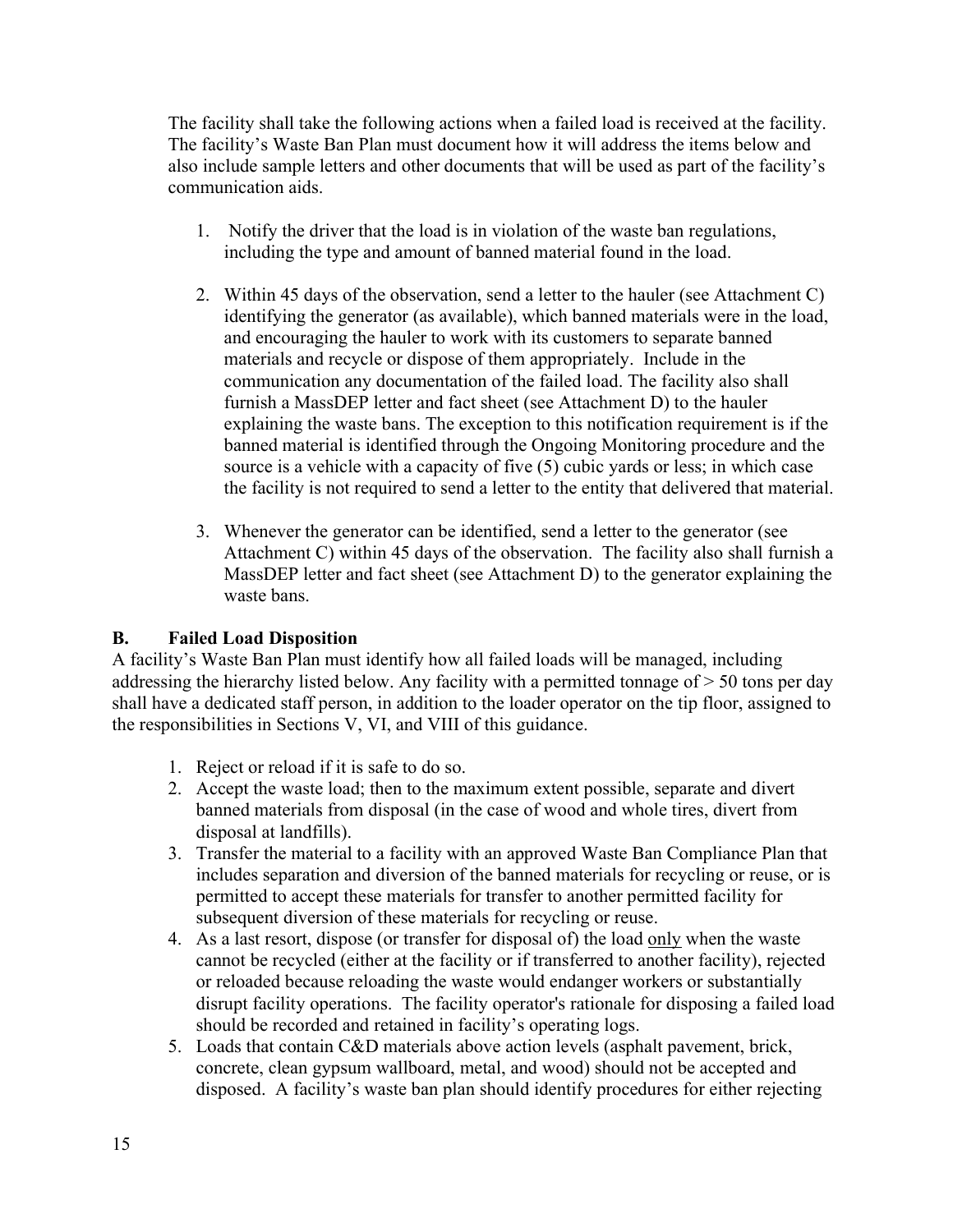these loads, accepting and separating the banned materials in these loads, or transferring them to a C&D processor that is compliant with MassDEP's Minimum Performance Standard Policy for C&D facilities after first separating the clean gypsum wallboard.

- 6. Zero tolerance items (lead batteries, white goods, whole tires (except tires disposed of at a municipal waste combustion facility) mattresses, and CRTs) should be separated for recycling whenever they are identified in a load.
- 7. The waste ban plan should specifically address how a facility will separate clean cardboard observed above action levels for recycling.

## IX. OTHER COMPLIANCE PLAN ELEMENTS

# A. Training

The plan shall include a description of annual training for facility personnel regarding how to monitor waste loads for banned materials, conduct waste load inspections, and keep proper records.

# B. Signage

The plan shall include posting appropriate signs at the facility entrance and at waste receiving areas informing facility users of the waste ban regulations and listing the pertinent materials banned from disposal and transfer for disposal. This signage may also state which materials are permitted to be accepted at the facility for diversion to recycling or reuse. (See Attachment F for example.)

## C. Annual Facility Report

In the plan, the facility shall answer all questions relating to the Waste Ban Plan on the facility's annual reporting form provided by MassDEP. A facility required by its MassDEP permit to submit reports on another frequency, such as quarterly, must indicate that the required reports will be submitted to MassDEP.

# X. COMPLIANCE AND ENFORCEMENT

## A. Facility Waste Ban Plan Implementation

To comply with 310 CMR 19.017, a facility must implement the actions specified in its Waste Ban Plan as approved by MassDEP and ensure that banned materials are diverted from disposal or transfer for disposal in accordance with the approved plan.

# B. Department Inspection Program

MassDEP will conduct facility inspections that will include, but not be limited to, determining whether a facility is employing an ongoing waste stream monitoring program, conducting comprehensive load inspections and diverting banned materials from disposal or transfer for disposal in accordance with the facility's approved Waste Ban Plan and the regulations. In addition, MassDEP personnel may review a facility's records concerning its monitoring and waste load inspection program to corroborate the facility's compliance activities. Records of correspondence between the facility and haulers and/or generators also will be reviewed to determine whether the facility is conducting its ongoing waste stream monitoring and